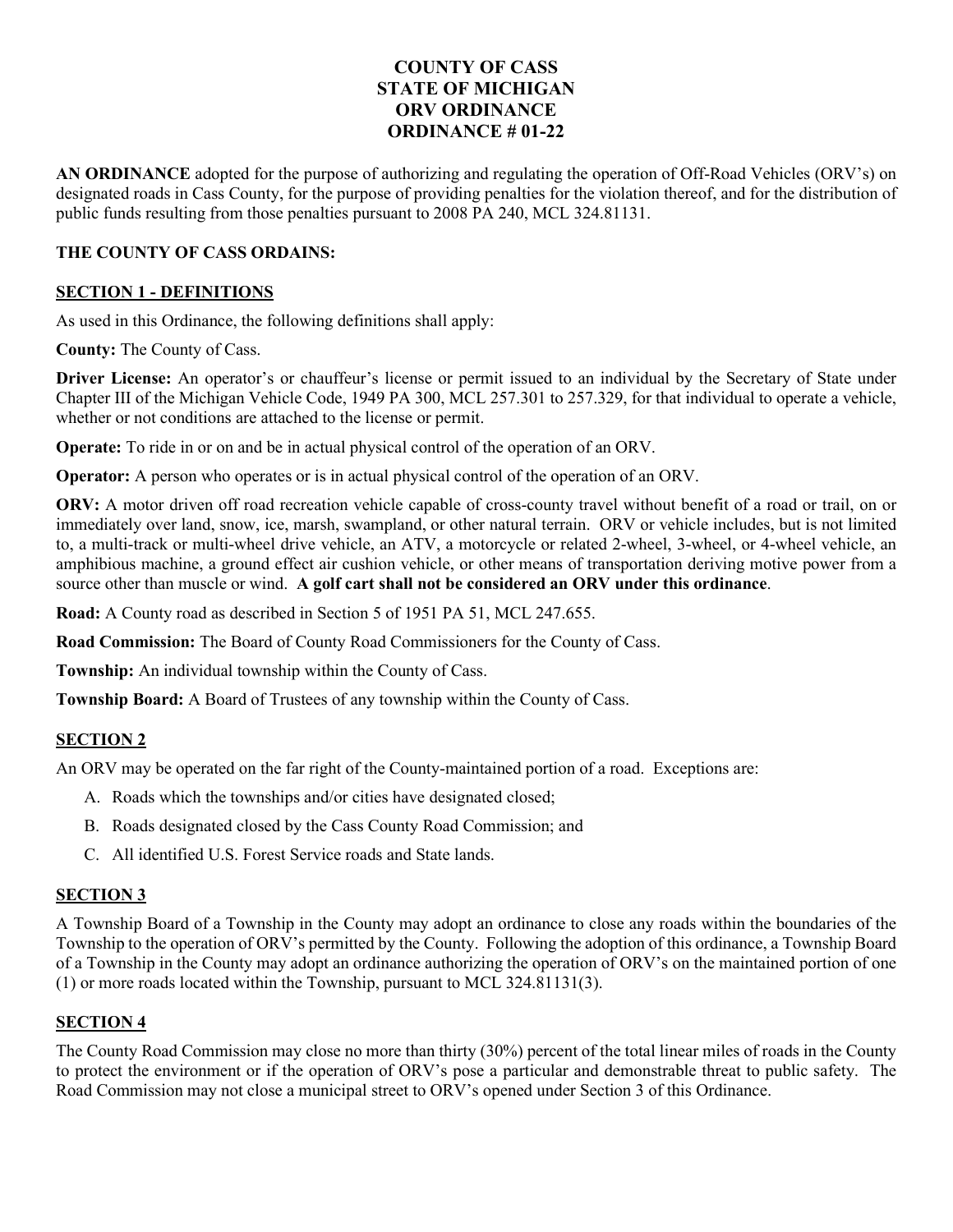# **SECTION 5**

An ORV may not be operated on the road surface, roadway, shoulder, or right-of-way of any State or Federal highway in the County.

# **SECTION 6**

Except as set forth herein or otherwise provided by law, an ORV meeting all the following conditions may be operated on a road or street in the County:

- A. At a speed of no more than 25 miles per hour or a lower posted ORV speed limit;
- B. With the flow of traffic;
- C. In a manner which does not interfere with traffic on the road or street;
- D. With a 12" x 12" safety flag affixed to the ORV that extends 10' from the surface of the ground;
- E. Traveling single file except when overtaking and passing another ORV;
- F. When visibility is not substantially reduced due to weather conditions unless displaying a lighted headlight and a lighted taillight;
- G. One-half (1/2) hour after sunrise until one-half (1/2) hour before sunset unless displaying a lighted headlight and a lighted taillight;
- H. While the operator and each passenger are wearing a crash helmet and protective eyewear approved by the United States Department of Transportation, unless the vehicle is equipped with a roof that meets or exceeds standards for a crash helmet and the operator and each passenger is wearing a properly adjusted and fastened seat belt;
- I. With a throttle so designed that when the pressure used to advance the throttle is removed, the engine speed will immediately and automatically return to idle;
- J. While the ORV is equipped with a spark arrester type United States Forest Service approved muffler in good working order and in constant operation;
- K. Pursuant to noise emission standards defined by law; and
- L. Complying with all requirements in PA 240 of 2008.

#### **SECTION 7**

A person less than 16 years of age shall not operate an ORV on a road in the County.

#### **SECTION 8**

Unless a person possesses a valid driver's license, a person shall not operate an ORV on a road or street in the County if the ORV is registered as a motor vehicle and is either more than sixty (60) inches wide or has three (3) wheels.

#### **SECTION 9**

Any person who violates this Ordinance is guilty of a municipal civil infraction and may be ordered to pay a civil fine of not more than \$500.00 and be subject to revocation of their ORV Registration.

#### **SECTION 10**

A court may order a person who causes damage to the environment, a road or other property as a result of the operation of an ORV to pay full restitution for that damage above and beyond the penalties paid for civil fines.

# **SECTION 11**

If any part of this ordinance shall be determined to be unenforceable by a court of competent jurisdiction, that part shall be deemed to be severed and removed from the body of this ordinance, and the rest shall remain in full force and effect.